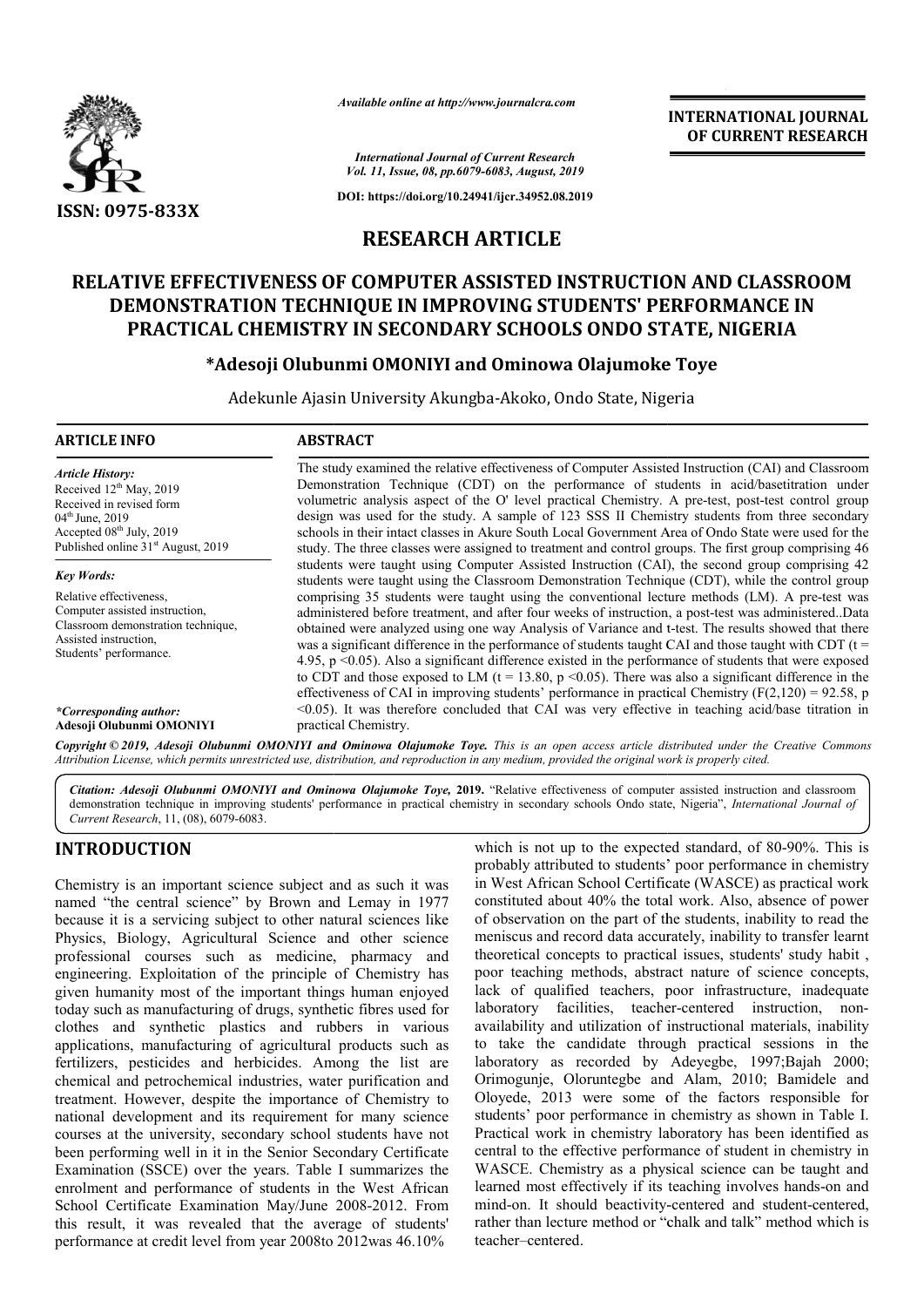**Table 1. Trends of Performance of Chemistry Students in the West African Senior School Certificate Examination May/June 2008-2012**

| Year | Total                              | Total                 | Total                  | Number and percentage with grades |                       |                       |  |
|------|------------------------------------|-----------------------|------------------------|-----------------------------------|-----------------------|-----------------------|--|
|      | <b>Examined</b><br>Absent<br>Entry |                       | <b>Credit</b><br>$1-6$ | Pass<br>7 & 8                     | Fail<br>9             |                       |  |
| 2008 | 468291                             | 456993<br>$(97.58\%)$ | 11298<br>$(2.41\%)$    | 198621<br>$(43.46\%)$             | 121139<br>$(26.50\%)$ | 116892<br>(25.57%)    |  |
| 2009 | 478235                             | 468546<br>(97.97%)    | 9689<br>(2.03%         | 204725<br>$(43.69\%)$             | 114697<br>$(23.41\%)$ | 110260<br>(25.39%)    |  |
| 2010 | 568291                             | 565643<br>$(97.50\%)$ | 11930<br>$(2.50\%)$    | 236059<br>$(50.70\%)$             | 109944<br>$(23.61\%)$ | 98165<br>$(26.08\%)$  |  |
| 2011 | 575757                             | 565692<br>(98.25%)    | 10065<br>(1.75%)       | 280250<br>$(49.54\%)$             | 151627<br>$(26.80\%)$ | 129102<br>(22.82%)    |  |
| 2012 | 641622                             | 627302<br>(97.77%)    | 14320<br>(2.23%)       | 270570<br>$(43.13\%)$             | 192773<br>(30.73%)    | 148344<br>$(23.65\%)$ |  |

**Source:** West African Examination Council, Nigeria

In line with this, the secondary school curriculum recommends the use of discovery or inquiry approach of teaching to Chemistry which is basically on practical work in the laboratory. Laboratory experiences are so important that the examination bodies like National Examination Council (NECO) and West African Examination Council (WAEC) assessed learners' competency in the practical aspect of the subject separately as part of the final year examination in secondary schools. Since learning Chemistry does not involve only learning of concepts and facts but also learning how to examine concepts and facts in the laboratory, there is the need to have a well-equipped science laboratory which is very vital to the teaching of Chemistry. The objectives of secondary school Chemistry curriculum are to equip students with meaningful and relevant knowledge in the subject; to develop reasonable and functional scientific attitude; provide adequate laboratory and field skills and ability to apply scientific knowledge to everyday life (FGN,2004). It could be inferred from the objectives of secondary school Chemistry curriculum that practical activities are very essential to effective learning of Chemistry. All aspects of Chemistry teaching requires the practical demonstration to enable the students see the facts about the various concepts in it and also to develop scientific attitudes in the students. However, science teachers are faced with challenges of poorly equipped science laboratories. Owolabi (2003) suggested that an individualized approach of laboratory teaching, in which students can understand and learn Chemistry better with the required exposure to the practical trainings in the absence of real and well equipped laboratory be introduced to schools by using the latest interestgetting device instructional resources capable of enhancing performance, retention and interest of the students in the subject. One of such approaches, according to Adegoke (2010), Chuang (1999), Mayer, Dow, and Mayer (2003), Moreno and Mayer (2000) involves multimedia presentations of explanations in visual and verbal formats such as presenting a computer-generated animation synchronized with narration or on-screen text. The instructional resources of interest to the researcher in this study include, Computer Assisted Instruction (CAI) and Classroom Demonstration Technique (CDT).

In Nigerian secondary schools the most common method employed by Chemistry teachers is teacher centered and is referred to as Classroom Ddemonstration Techniques which involves the students sitting, listening and watching the teacher deliver the theoretical concept after which the teacher demonstrates the practical aspect to the students to see. Sometimes the students surround the teacher to seeclearly and this method may not be too good enough for science practical experiments especially when dealing with hazardous reactions which may explode. The Computer Assisted Instruction can be

used to teach students repeatedly till they gain mastery of the concept taught. Ofili (2003), Oloyede and Bamidele (2003) and Okworo (2008) have found out that Computer Assisted Instruction helps to stimulate learning and enrich the class with materials that may be lacking in real laboratory setting. According to them, the media makes learning more permanent and offer experiences which promote self-activity on the part of the students. Also, nothing absolutely new is ever learnt effectively with one exposure. Repetition helps to reinforce and extend learning and to make the learned information more enduring (Thorndike, 1932). Computer Assisted Instruction allows repetitive viewing; the learner can view repeatedly until the concept being taught is well understood. In Computer Assisted Instruction (CAI), practical sessions are delivered using Microsoft power point containing text, art, images audio and photos. The visual device (projector) is used to present power point slides. With the use of the visual device, students can take better note with the ability to discern what information the teacher displays is most useful to them. Additionally, the students can ask the teacher to repeat a slide if they missed information. Hence students no longer have to crowd around the teacher demonstrating the titration experiment. Based on the implication in literature, CAI have been found to be a satisfactory approach that enhanced students' performance and retention ability in many other subjects. However, there is the need to find out how successful it will be when applied to practical Chemistry.

#### **Theoretical Framework**

The Theoretical Frameworks for this study is based on constructivism. John Dewey is one of the founding fathers of constructivism who emphasized the place of experience in education; while Piaget cognitive constructivist articulated mechanisms by which knowledge is internalized by learner. He suggested that through process of accommodation and assimilation, individuals construct new knowledge from their experience and incorporate such with already existing framework while social constructism, Vygotsky suggested that knowledge is first constructed in a social context and then appropriated by individuals. Constructive approach to learning brings about another sense to the teaching and learning experience in schools. Students learnt how to learn by giving them the training using Computer Assisted Instructions. Papert (1980) was an early critic of traditional approaches to teaching and learning that emphasize isolated skills. He advocateda less structured environment that would let students use computers to learn, think and solve problems. The use of computing technology as part of the practice is crucial since it provides the key of association with the younger generation.

#### **Demonstration method**

#### **Theoretical framework**

Demonstration method is a method that is suitable for most categories of learners. According to Smith (1998), demonstration must be used in a manner that suits the needs of the normal students and hearing impaired. It is a method of teaching used to communicate an idea with the aid of visuals such as flip charts, posters, and PowerPoint. It is a process of teaching someone how to make or do something in a step-bystep process. It is very useful in teaching large class where there is inadequate laboratory materials and equipment. It is also seen as a method in teaching learning process. It is an act of showing something by proof or evidence (Behaviorism).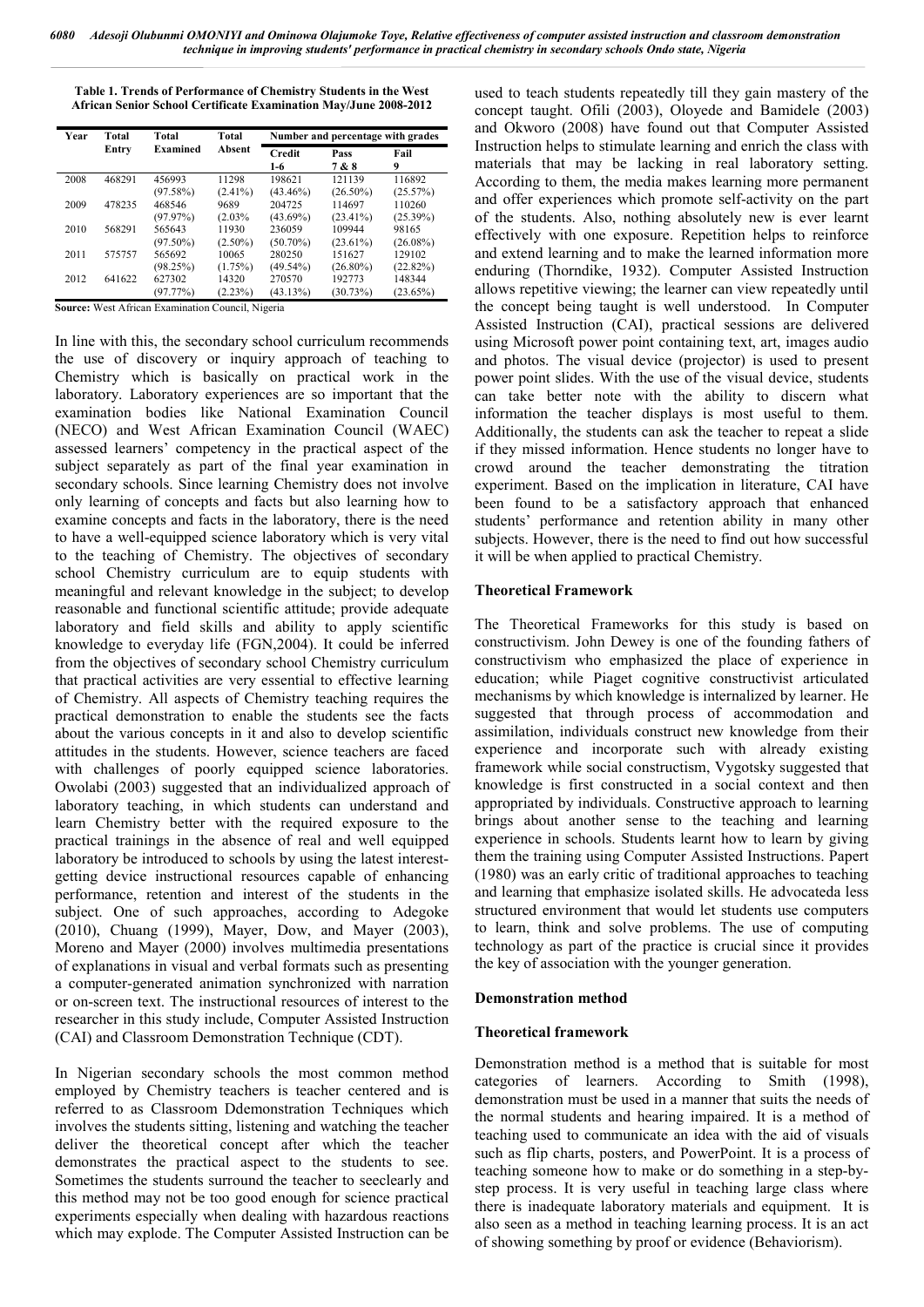## **Statement of the problem**

The teaching of practical Chemistry in On do State secondary schools is faced with challenges such as overcrowded classes, inadequate science laboratory equipment and chemicals coupled with teachers' negative attitude towards organizing practical classes (Jegede, 2007; Gambari, 2010; Edomwonyi-Out and Avaa, 2011; Adetunji, Oloyede, Bamidele and Bada, 2012) and using effective teaching methods. Several suggestions such as the use of cooperative learning strategy, inquiry method and concept mapping have been made by researchers (Agboola and Oloyede, 2007**;** Aluko and Olorundare, 2012; Bamidele, Adetunji, Awodele and Irinoye, 2013) to salvage this unsatisfactory state of affairs. Unfortunately the situations till persists. Effective teaching and learning have been obtained through Computer Assisted Instruction in different subject areas with relative success. Not every teacher in Nigeria is aware of the use of Computer Assisted Instructional package for the purpose of teaching particularly in Chemistry practical learning settings. However, in Akure South Local Government Area of Ondo State, not much is known in relation to the use of Computer Assisted Instruction for teaching practical Chemistry. Thus, much remain to be empirically studied on the effect of Computer Assisted Instruction in teaching practical Chemistry, hence this study.

## **Purpose of the Study**

The purpose of the study is to find out the relative effectiveness of Computer Assisted Instruction (CAI) and Classroom Demonstration Techniques (CDT) in teaching acid base titration in volumetric aspect of practical Chemistry.

The specific objectives of this study are to:

- 1. Determine the relative effectiveness of Computer Assisted Iinstruction (CAI) and Classroom Demonstration Technique (CDT) in improving students'performance in acid/base titration,
- 2. Compare the performance of students when exposed to Classroom Demonstration Technique (CDT) and Lecture Method (LM) after treatment; and
- **3.** Determine the relative effectiveness of Computer Assisted Instruction (CAI), Classroom Demonstration Technique (CDT) and Lecture Method (LM) in enhancing students performance in acid/base titration after treatment.

## **Research Hypotheses**

The following research hypotheses were tested based on the objectives of the study:

- 1. There is no significant difference in the performance of students taught acid/base titration using Computer Assisted Instruction (CAI) and Classroom Demonstration Technique (CDT).
- 2. There is no significant difference in the performance of students exposed to acid/base titration using Classroom Demonstration Technique (CDT) and those taught using Lecture Method (LM).
- 3. There is no significant difference in the performance of students exposed to acid/base titration using CAI, CDT and LM after treatment.

# **MATERIALS AND METHODS**

The study adopted the pre-test post-test control group design. There are three groups for the study, two experimental groups and one control group. The design is represented as:

 $O_1$   $X_1$   $O_2$  $O_3$   $X_2$   $O_4$  $O_5$  C  $O_6$ 

Where

 $O_1$ ,  $O_3$  and  $O_5$  represent pre-test

 $O_2$ ,  $O_4$  and  $O_6$  represent post-test

 $X_1$  – treatment 1 (exposed to Computer Assisted Instruction  $(CAI)$ 

 $X_2$  – treatment 2 (exposed to Classroom Demonstration Technique (CDT))

C – Lecture Method (LM) (control group)

## **Sample**

The population for this study comprised all Senior Secondary School two (SSS II) students offering Chemistry in public secondary schools in Ondo State. The sample for this study consisted of one hundred and twenty three (123) SSS II chemistry students from each of the three randomly selected secondary schools in Akure South Local Government Area of Ondo State. The three classes were randomly assigned to treatment and control groups.

## **Instrument**

One instrument was used to collect data for this study. The instrument is tagged Chemistry Practical Achievement Test (CPAT) which was used as pre-test and post-test to determine the effect of the treatment on students' performance. This consisted 20 item multiple choice test with four options A, B, C and D. The twenty items practical test comprised questions on relevant apparatus, indicators, titration experimental procedures, calculation of concentration, molar mass and number of mole of substances. The difficulty index of the items ranges from 0.25 to 0.75. The reliability coefficient of the test was determined using Kuder Richardson formula 21(KR-21) and found to be 0.80 indicating that the instrument is reliable.

## **Instructional Packages**

The instructional packages used for this research was Computer Mediated Instructional packages. Analysis, Design, Development, Implementation and Evaluation (ADDIE) instructional design model was adapted to develop the package. It consisted of one topic acid base titration subdivided into four lessons.. The practical aspect (titration) was downloaded from the internet while the theory (calculation) aspect was developed by the researchers and a programmer.

Instructional Package for Computer Assisted Instruction (CAI)

**Step1**: Teacher asks the students questions on what was taught last- students were asked to balance equations. e.g.

NaOH+ HCI  $\longrightarrow$  NaCl + H<sub>2</sub>O (Neutralization reaction)<br>Acid Base Salt Water Salt Water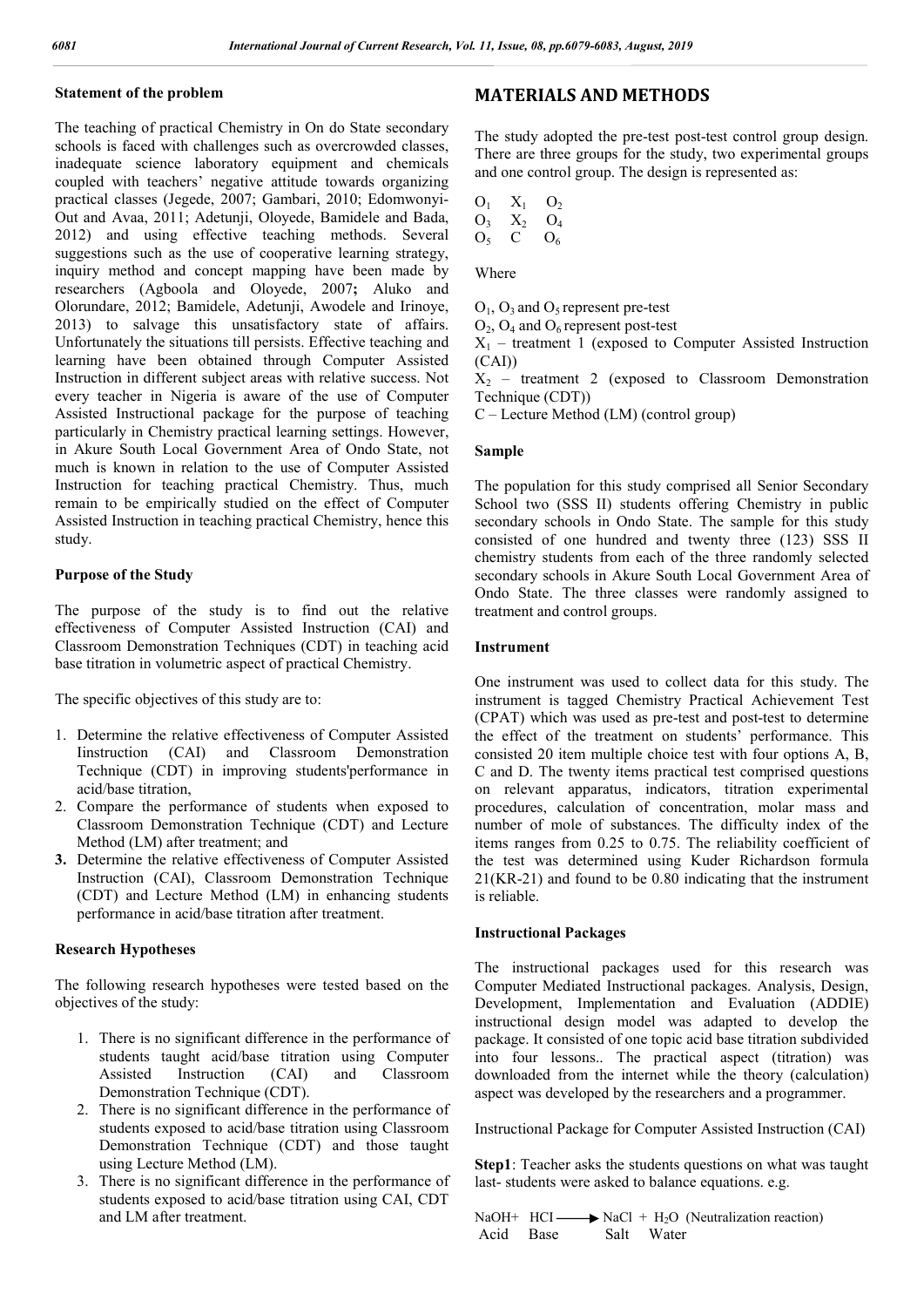*6082 Adesoji Olubunmi OMONIYI and Ominowa Olajumoke Toye, Relative effectiveness of computer assisted instruction and classroom demonstration technique in improving students' performance in practical chemistry in secondary schools Ondo state, Nigeria*

**Step II**: Teacher introduces the topic titration to the students by defining titration as a process by which a measured volume of a solution is added to a reaction mixture until some observable property has changed. It is a common technique used for measuring amounts of acid-base titration. It is an experimental procedure used to determine the unknown concentration of an acid or base by precisely neutralizes it with an acid.

## **Procedure:**

- Choose the titrant
- Choose the titrate
- Select the normality of the titrate
- Choose the volume of the liquid to be pipette out
- Select the indicator

**Step III:** The research assistant sets up the projector containing the computer assisted instructional package presentation slides. The teacher paused the computer assisted instructional package at interval to explain to the students the calculations involving mole ratio, molar concentration and mass concentration. Students are to pay attention and jot down key points seen or heard while watching the instructional package.

**Step IV:** Students are given some exercises involving titration to solve.

For example: Calculate the concentration of 25cm<sup>3</sup> NaOH solution if  $35cm<sup>3</sup>$  of 1.25m HCl is needed to titrate to the equivalent point.

**Answer:** In this equation, the mole ratio of NaOH (base) and HCl (acid) is as determined by the equation

 $M_{\text{acid}} \times V_{\text{acid}} = M_{\text{base}} \times V_{\text{base}}$  $M_{\text{acid}}$ = molarity of the acid  $V_{\text{acid}}$  volume of the acid  $M<sub>base</sub>$ = molarity of the base  $V_{base}$  = volume of the base  $NaOH + HCI$   $\longrightarrow$ NaCl + H<sub>2</sub>O

In this equation, the mole ratio of NaOH (base) and HCl (acid) is 1:1 as determined by the balanced chemical equation. The equivalence point is where the moles of titrant and analyte in the reaction are equal.

 $M_{\text{acid}} \times V_{\text{acid}} = M_{\text{base}} \times V_{\text{base}}$  $1.25 \times 35$  =  $M_{base} \times 25$  $1.75 = M_{base}$ 

**Step V**: Teacher evaluate the lesson by giving the students more exercise on how to calculate the molar mass of the following compounds NaOH, NaCl and  $MgCO<sub>3</sub>$ 

**Data collection and analysis:** At the pre-treatment stage, during the first week of the study, pre-test was administered to the participating students in each school. This was followed by assigning the schools into groups. Experimental group I was the Computer Assisted Instruction group, they were taught titration using Computer Assisted Instructional package connected to a projector to deliver the practical lesson. Experimental group II students were exposed to acid/base titration using Classroom Demonstration Technique. The students watched the teacher as she demonstrates and explained using the usual laboratory demonstrations. The third group was taught using the conventional Lecture Method. The actual teaching took three weeks after which the post test was administered. Each session lasted for 45 minutes. At the posttreatment stage which was the last week of the experiment, CPAT was administered to both the experimental and control groups as post-test. Data collected were analyzed using the mean, t-test and One-Way Analysis of Variance (ANOVA).

# **RESULTS**

## **Testing of the Hypotheses**

**Hypothesis One:** Hypothesis one states that there is no significant difference in the performance of students taught acid/base titrationusing Computer Assisted Instructions and Classroom Demonstration Technique. In testing this hypothesis, the post-test scores of students exposed to CAI were compared with the post-test scores of students exposed to CDT using t-test statistics as presented in Table 2. Result from Table 2 showed that,  $t = 4.95$  and  $p = 0.019$ . This implies that a significant difference existed in the performance of the students taught acid/base titration using CAI and CDT. The null hypothesis is hereby rejected. The CAI group ( $\bar{X} = 11.24$ ) performed better than the CDT group ( $\bar{X} = 8.05$ ).

**Hypothesis Two:** Hypothesis two states that there is no significant difference in the performance of students exposed to acid/base titration using Classroom Demonstration Technique and the conventional Lecture Method. In testing this hypothesis, the post test scores of students exposed to CDT were compared with the post-test scores of students exposed to Lecture Method (LM) using t-test statistics is presented in Table 3. Result from table 3 showed that, p value is less than 0.05 at  $t = 13.80$ . This implies that, there was a significant difference in the performance of students taught acid base analysis using CDT and LM. The null hypothesis is hereby rejected. The CDT group ( $\overline{X}$  = 15.35) performance is better than the LM group ( $\bar{X}$ = 8.05).

**Hypothesis Three:** Hypothesis three states that there is no significant difference in the post test of students exposed to acid/base titration using Computer Assisted Instruction, Classroom Demonstration Techniques and the conventional Lecture Method. In testing this hypothesis, the post-test scores in the students of the three groups were subjected to F- test. Result from table 4 showed  $F<sub>(2,120)</sub> = 92.58$  and  $p = 0.00$ . Indicating that a significant difference existed in the post test scores of students taught acid/base titration using CAI, CDT and LM. The null hypothesis is hereby rejected.

**Table 2. t-Test Analysis of the Performance of Students exposed to CAI and CDT Groups**

| Group    |    | x     | S.D. | df |         |       |
|----------|----|-------|------|----|---------|-------|
| CAI      | 46 | 11.24 | 3.17 | 86 |         |       |
| CDT      | 42 | 8.05  | 2.85 |    | $4.95*$ | 0.029 |
| P < 0.05 |    |       |      |    |         |       |

**Table 3. t-test Analysis of Performance of Students exposed to CDT and LM Groups**

| Group    |    | $\mathbf{v}$<br>л | df |                    | D     |
|----------|----|-------------------|----|--------------------|-------|
| M        | 35 | 8.05              |    |                    |       |
| CDT      | 42 | 15.35             |    | 13.80 <sup>*</sup> | 0.013 |
| P < 0.05 |    |                   |    |                    |       |